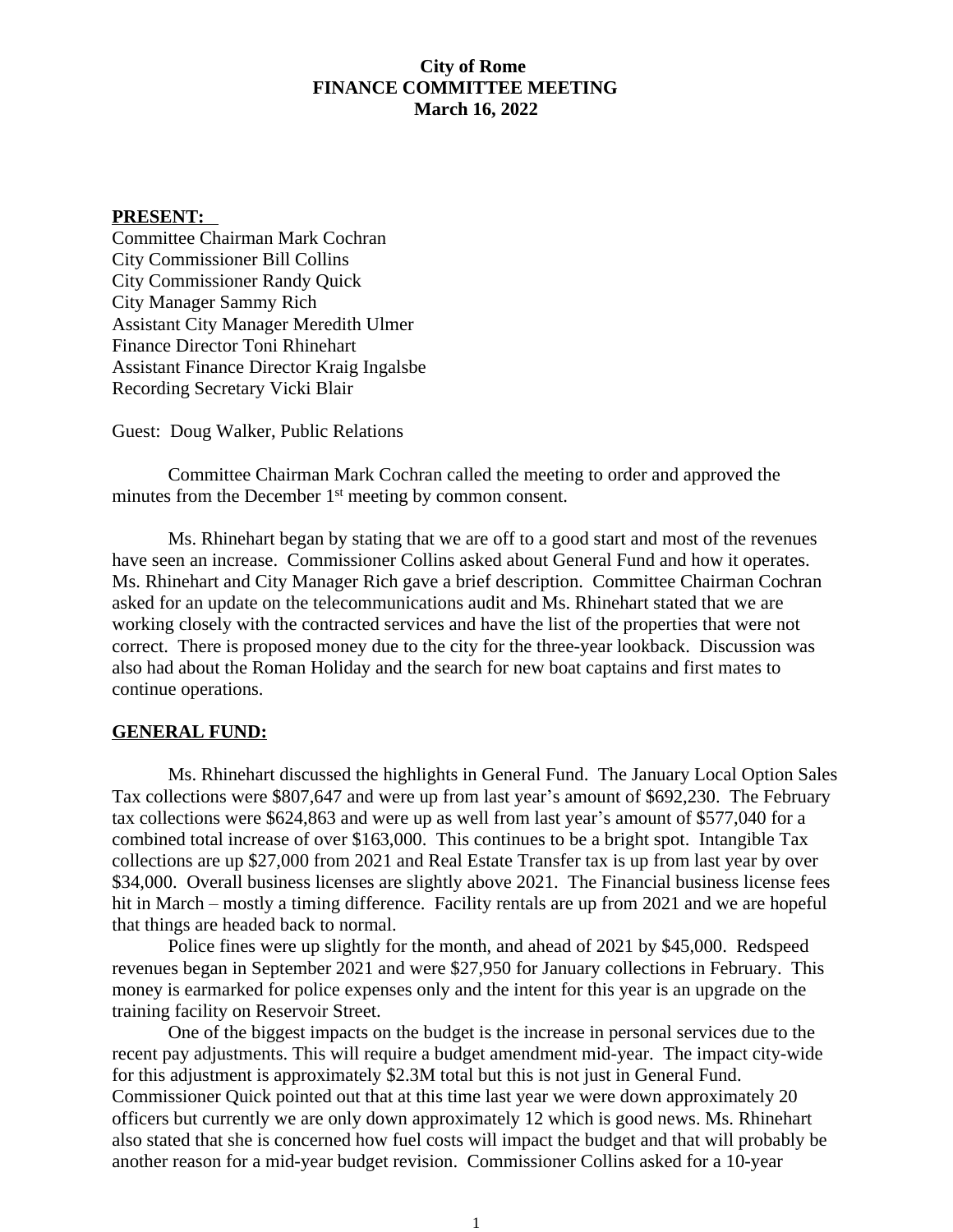summary of the City Commissioners salaries and Ms. Rhinehart stated she would send that out as quickly as possible. Committee Chairman Cochran then began a discussion regarding what expenses are included in the personal services and Ms. Rhinehart stated that retirement, insurance, Social Security and Medicare is also included in this expense category. Due to issues in hiring and retention, it was necessary to incorporate the pay adjustments.

It was also noted that interest and costs are down slightly from 2021. Total operating revenues are up from 2021 mostly due to the timing of the Georgia Power franchise fee in 2021.

#### **WATER & SEWER FUND:**

Water usage revenues are up from last year and above year to date budget. Most departments are within budget or up slightly due to the recent pay adjustment. Commissioner Collins then asked when the budget will reflect the new increase in water rates, but Ms. Rhinehart stated that will come later, possibly mid-year with the budget revision. This will go through the Finance Committee first, then to the full City Commission. It was also mentioned that we paid off a large debt last year so there is a big difference in the comparison of 2022 to 2021. Committee Chairman Cochran asked how the Net Position is calculated and Ms. Rhinehart explained that the numbers reflected are as of November and have not been updated for year-end yet. She went on to say that there are other things included that are not cash and include all asset activity as well. She also mentioned that there is a page in the statement that shows cash for water. Ms. Rhinehart went on to say that it is important to plan for and to determine ways to put money aside for future debt. She stated that we need to find a way to change how this is reported so that the ratios for bond coverage will reflect more accurately. Mr. Ingalsbe then explained that he works directly with the water department and explained in more detail how the allocation is calculated.

## **BUILDING INSPECTION:**

Building inspection is a bright spot for sure as it is above budget from last year. County and City permits have increased due to increase in construction county wide. Personal services and expenditures are slightly up from 2021.

## **TRANSIT FUND:**

Ms. Rhinehart stated that we are still offering free ridership right now so there are no revenues in the Mainline. We do have some money coming from the Department of Human Services (Transit Alliance) and they have increased the amount they will be paying. Commissioner Collins asked if this was going to be sustainable and Ms. Rhinehart stated we are 100% funded through mid-year of this year. Commissioner Collins then asked about Paratransit and City Manager Rich stated individuals still pay for this. Committee Chairman Cochran mentioned that this has been discussed in Public Works and in the end, Transit receives much of this revenue from Transit Alliance. City Manager Rich stated we are talking with our delegation in Washington about expanding Microtransit so that instead of a mainline bus we would have smaller vehicles such as a van. We would also look at other options that other similar communities have switched to that could cover colleges, etc. as well as possibly offering Uber type options.

#### **BID FUND:**

Commissioner Collins began a discussion about opportunities to have more diversified cultural events such as Latino events and Soul Fest. City Manager Rich stated that we do the accounting for bid, but the bid group is its own entity, and the Bid Board directs the allocations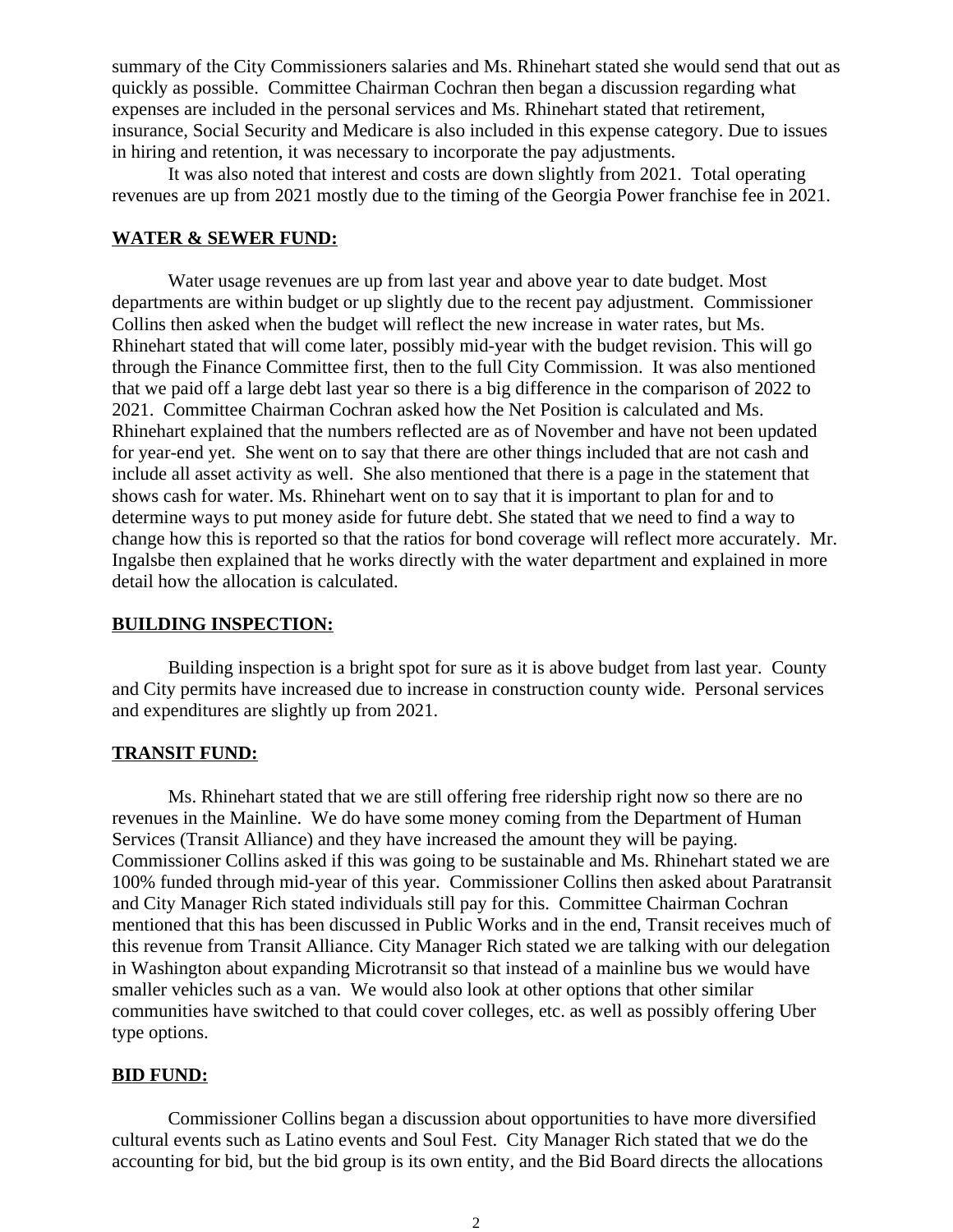of their funds. While we do the accounting for them, they set what the programs will be; however, we could try to work with the Bid Board to possibly incorporate these types of events. Commissioner Quick asked what the financial contributions are from businesses, and it was stated that businesses pay a special assessment on their property taxes of 1.5 mils and a 50% surcharge on their business license not to exceed \$150. Commissioner Collins asked what the City could do to assist, and Ms. Rhinehart stated there is money available in general fund for these types of expenses as well. Commissioner Collins stated that we have a lot of corporate companies that have a big push going on for diversity, and we want to make sure we do our part towards that as well. City Manager Rich stated that because of COVID, the International Committee had been put on hold but may be back in operation now.

### **TOURISM FUND:**

Tourism revenues are up for the year and their expenses are down. The History Museum renovation has gone well and looks very nice.

## **FIRE FUND:**

The City and County contribution has increased from 2021 to 2022 and personal services are up. The impact to Fire with the pay adjustment was \$661,000 and that is a 50/50 split with Floyd County.

### **HOTEL MOTEL TAX FUND:**

There is a distribution of these funds between the regular Hotel-Motel tax, Forum promotion and the Tennis Center operations. We have started with the transfer to Cliff Drysdale management to operate the Tennis Center, but we are still working through the transition. Commissioner Collins then began a discussion about the fees that hotels and motels charge and the need to investigate whether we are getting the correct amount from them. Committee Chairman Cochran also began a discussion about the Forum and the amount of money that we pay the county even though we are not able to use it but City Manager Rich and Mr. Walker both stated that may change soon.

#### **INSURANCE FUND:**

We have made the change to Cigna, but we are paying both Blue Cross and Cigna claims at this time due to some claims carrying over from 2020 and 2021 for Blue Cross. Claims are up but we are paying less in admin fees to Cigna for the next three years according to our current agreement with Cigna.

## **ENTITLEMENT FUND:**

There is some sidewalk work being completed, and we are still seeing some small business relief grant payouts. Committee Chairman Cochran asked about the Neighborhood Park Improvements amount, and Ms. Rhinehart replied that this amount is earmarked for the splashpad.

## **DOWNTOWN DEVELOPMENT:**

General Fund funds DDA but occasionally they get money from Hotel Motel Fund for an event or something specific that has an economic impact.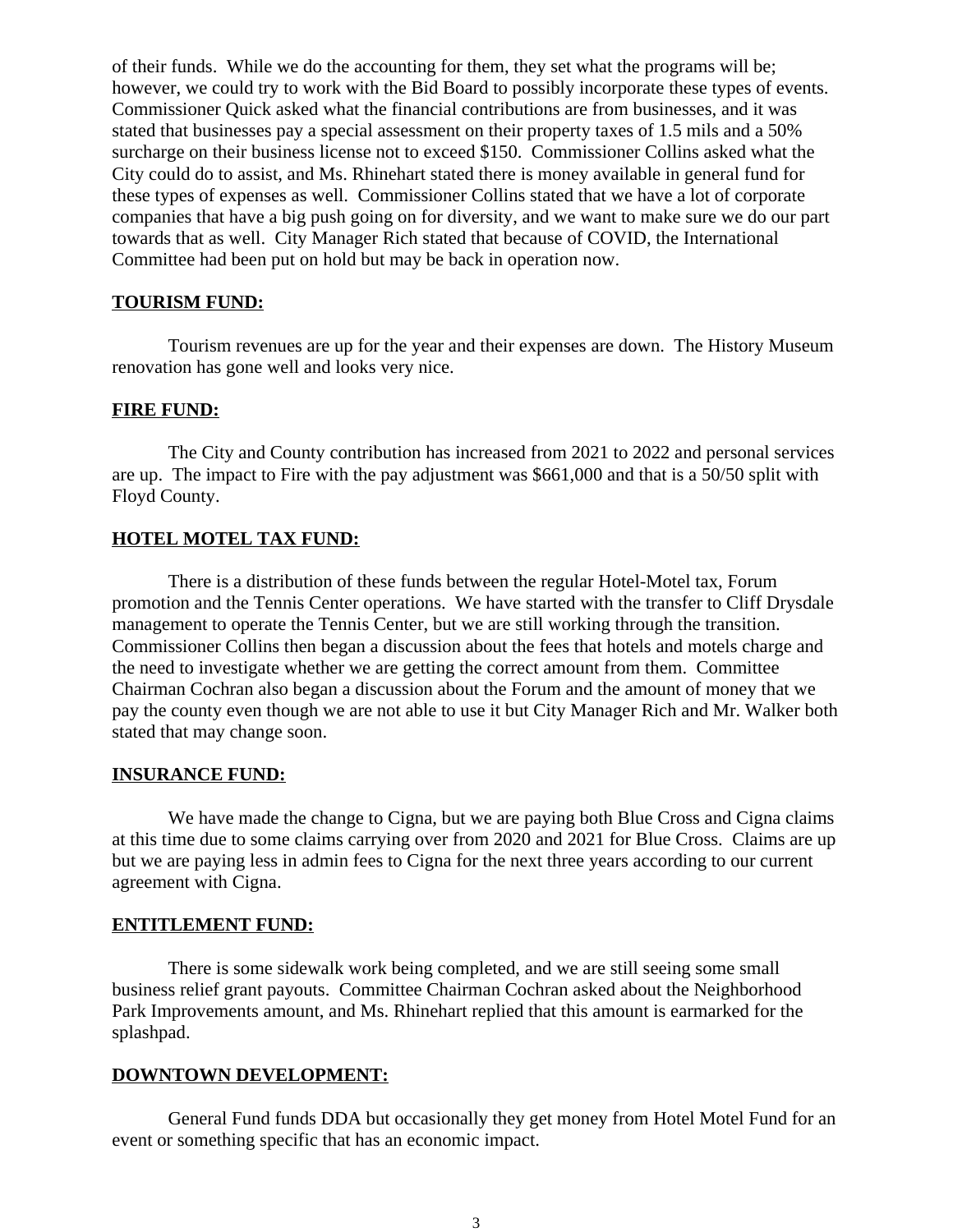## **PARKING FUND:**

Revenues for downtown parking are pretty much in line with last year; however, expenses are up due to service contracts. They have an annual payment that must be made for Electronic Data Collection, and this has already been paid for 2022.

## **SPLOST FUND:**

The bridge has been ordered for the Mt. Berry Trail connectivity. Commissioner Collins asked for an update on Parks Hoke Park and Ms. Rhinehart and City Manager Rich stated they are really close to getting started. It was mentioned by City Manager Rich that it is over budget, but Ms. Rhinehart stated it will be multi-funded from the SPLOST fund and ARP fund. Commissioner Collins began discussion regarding the diversity of the tennis community, and Mr. Walker mentioned that he had hopes that when promotions are being done with Cliff Drysdale that hopefully they will debunk the idea that only a certain demographic group plays tennis. He went on to state that this is not the case. City Manager Rich stated we will now have access to the CD marketing to assist in sharing information with the public. Commissioner Collins also mentioned that it would be great to incorporate multi-cultural events on the Library Channel as well. Commissioner Quick spoke up and stated he had noticed on Channel 4 there are digital possibilities for their programming and asked Mr. Walker to comment on that. Mr. Walker stated that he was not fully aware but said their programming will be available on Roku and Fire premium private services to be available to a much wider audience outside of Rome. Commissioner Collins stated that this is important because we now have representatives that are getting negative feedback about our city, and he wants to change that image. Rich stated he thinks we are on a good path regarding outreach to the community through various social media platforms.

# **LANDFILL FUND:**

Revenues continue to increase and are up from 2021. Expenses are also up slightly from 2021.

### **SOLID WASTE FUND:**

Ms. Rhinehart stated that there is a fee for residents to have their trash and yard waste picked up but that does not cover the total expense. There is also a significant transfer from General Fund to help fund Solid Waste.

### **PLANNING COMMISSION FUND:**

Revenues are up due to the increase in both City and County required contributions. GIS has had some reimbursements from Floyd County. Committee Chairman Cochran asked for an explanation on how Floyd County contributes towards this, and Ms. Rhinehart stated that they pay their part on everything with the exception of historic preservation which is paid from the city General Fund.